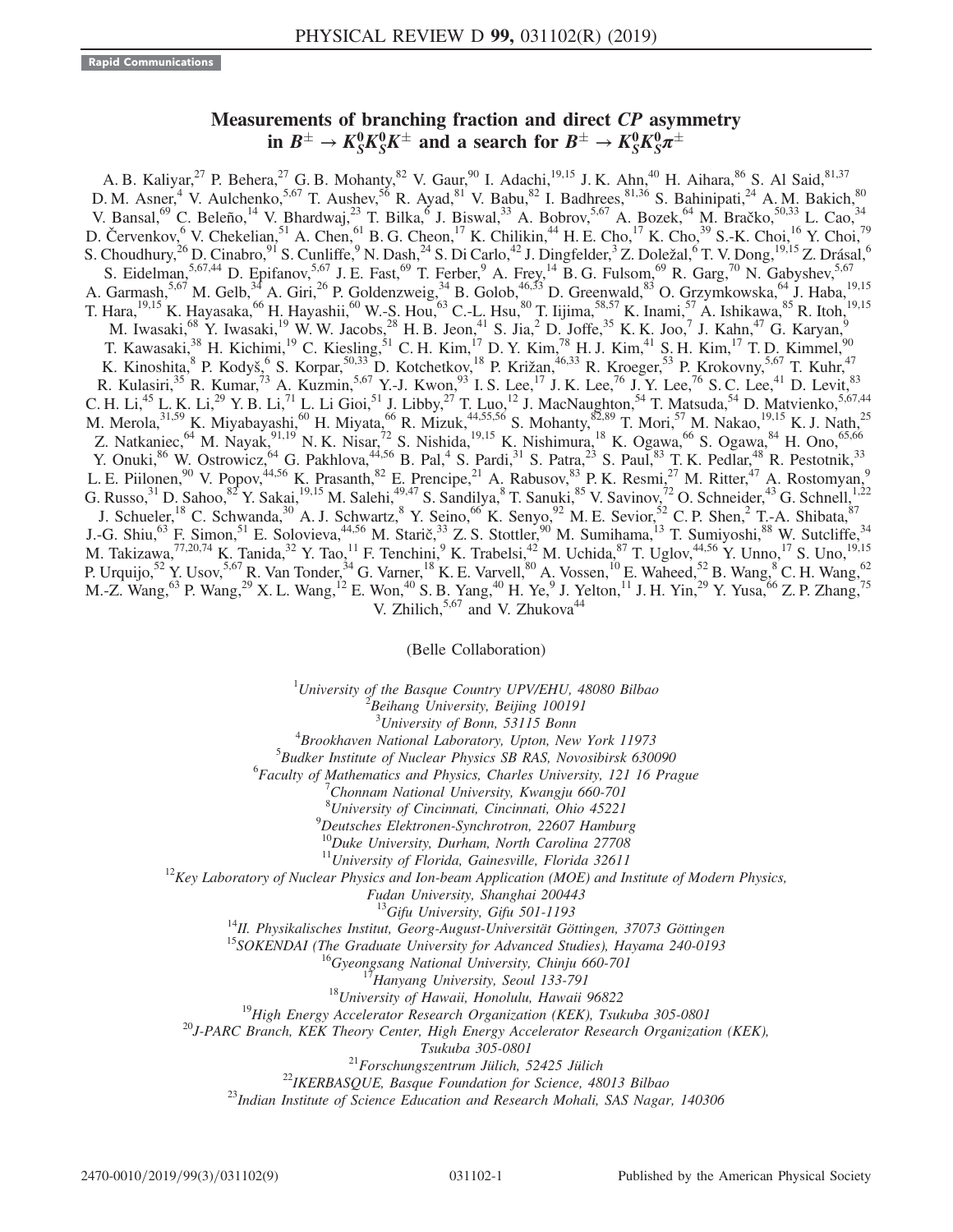<sup>24</sup>Indian Institute of Technology Bhubaneswar, Satya Nagar 751007<br><sup>25</sup>Indian Institute of Technology Guwahati, Assam 781039<br><sup>26</sup>Indian Institute of Technology Hyderabad, Telangana 502285<br><sup>27</sup>Indian Institute of Technolog <sup>28</sup>Indiana University, Bloomington, Indiana 47408<br><sup>29</sup>Institute of High Energy Physics, Chinese Academy of Sciences, Beijing 100049<br><sup>30</sup>Institute of High Energy Physics, Vienna 1050<br><sup>31</sup>INFN—Sezione di Napoli, 80126 Napo  $\begin{tabular}{c} \begin{tabular}{c} $^{31}$\m NFWN–Sezione di Napoli, 80126 Napoli \\ $^{32}$\m Advanced Science Research Center, Japan Atomic Energy Agency, Nak 319-1195 \\ $^{34}$\m Institute für Experimentale Teilchenphysik, Karlsruher Institut für Technologie, 76131 Karlsruhe \\ $^{34}$\m The Experimentalle Teilchenphysik, Karlsruher Institut für Technologie, 76131 Karlsruhe \\ $^{36}$\m King Abdulziz City for Science and Technology, Rivadih 11442 \\ $^{37}$\m Department of Physics, Faculty of Science, King Abdudziz University, Jeddal 21589 \\ $^{38}$$ <sup>52</sup>School of Physics, University of Melbourne, Victoria 3010<br><sup>53</sup>University of Mississippi, University, Mississippi 38677<br><sup>54</sup>University of Miyazaki, Miyazaki 889-2192<br><sup>55</sup>Moscow Physical Engineering Institute, Moscow 11 <sup>58</sup>Kobayashi-Maskawa Institute, Nagoya University, Nagoya 464-8602<br><sup>59</sup>Università di Napoli Federico II, 80055 Napoli  $^{60}$ Nara Women's University, Nara 630-8506<br> $^{61}$ National Central University, Chung-li 32054<br> $^{62}$ National United University, Miao Li 36003  $^{63}$ Department of Physics, National Taiwan University, Taipei 10617 <sup>64</sup>H. Niewodniczanski Institute of Nuclear Physics, Krakow 31-342<br><sup>65</sup>Nippon Dental University, Niigata 951-8580<br><sup>66</sup>Niigata University, Niigata 950-2181<br><sup>67</sup>Novosibirsk State University, Novosibirsk 630090<br><sup>68</sup>Osaka Cit <sup>69</sup>Pacific Northwest National Laboratory, Richland, Washington 99352<br><sup>70</sup>Panjab University, Chandigarh 160014<br><sup>71</sup>Peking University, Beijing 100871 <sup>71</sup>Peking University, Beijing 100871<br><sup>72</sup>University of Pittsburgh, Pittsburgh, Pennsylvania 15260<br><sup>73</sup>Punjab Agricultural University, Ludhiana 141004<br><sup>74</sup>Theoretical Research Division, Nishina Center, RIKEN, Saitama 351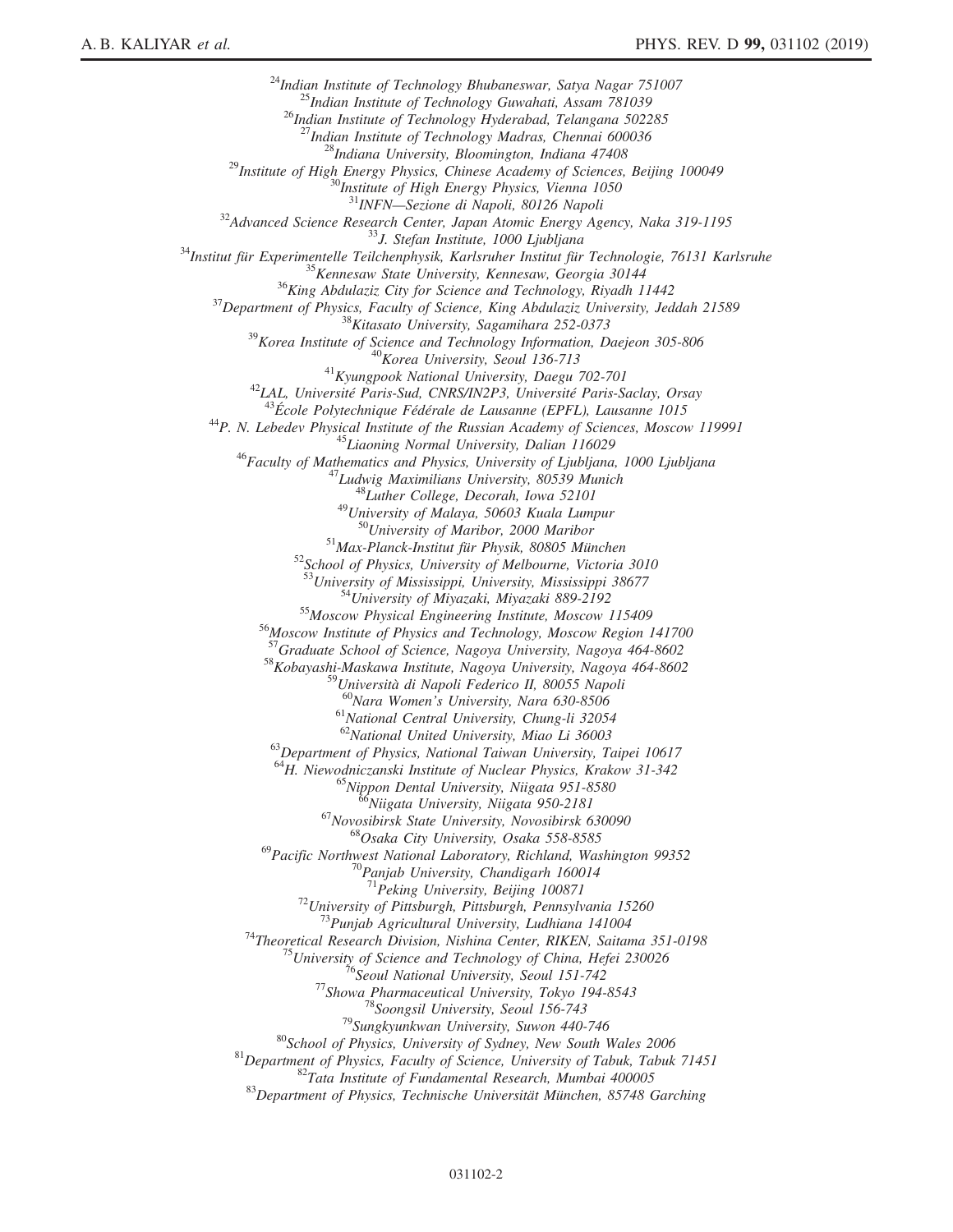<sup>84</sup>Toho University, Funabashi 274-8510<br>
<sup>85</sup>Department of Physics, Tohoku University, Sendai 980-8578<br>
<sup>86</sup>Department of Physics, University of Tokyo, Tokyo 113-0033<br>
<sup>87</sup>Tokyo Institute of Technology, Tokyo 152-8550<br>
<sup>8</sup>

(Received 27 December 2018; published 20 February 2019)  $\bigcirc$ 

We study charmless hadronic decays of charged B mesons to the final states  $K_S^0 K_S^0 K^{\pm}$  and  $K_S^0 K_S^0 \pi^{\pm}$ using a 711 fb<sup>-1</sup> data sample that contains 772 × 10<sup>6</sup>  $B\bar{B}$  pairs and was collected at the  $\Upsilon(4S)$  resonance with the Belle detector at the KEKB asymmetric-energy  $e^+e^-$  collider. For  $B^{\pm} \to K_S^0 K_S^0 K^{\pm}$ , the measured branching fraction and direct CP asymmetry are  $[10.42 \pm 0.43 \text{(stat)} \pm 0.22 \text{(syst)}] \times 10^{-6}$  and  $[+1.6 \pm 3.9$ (stat)  $\pm 0.9$ (syst)]%, respectively. In the absence of a statistically significant signal for  $B^{\pm} \to K_S^0 K_S^0 \pi^{\pm}$ , we obtain a 90% confidence-level upper limit on its branching fraction as  $8.7 \times 10^{-7}$ .

## DOI: [10.1103/PhysRevD.99.031102](https://doi.org/10.1103/PhysRevD.99.031102)

Charged B-meson decays to the three-body charmless hadronic final states  $K_S^0 K_S^0 K^{\pm}$  and  $K_S^0 K_S^0 \pi^{\pm}$  mainly proceed via  $b \rightarrow s$  and  $b \rightarrow d$  loop transitions, respectively. Figure [1](#page-2-0) shows Feynman diagrams of the dominant amplitudes that contribute to these decays. These flavorchanging neutral current transitions, being suppressed in the standard model (SM), are interesting, as they could be sensitive to possible non-SM contributions [\[1\]](#page-8-0).

Further motivation, especially to study the contributions of various quasi-two-body resonances to inclusive CP asymmetry, comes from the recent results on  $B^{\pm} \rightarrow$  $K^+K^-K^{\pm}$ ,  $K^+K^-\pi^{\pm}$  and other such three-body decays [\[2](#page-8-1)–4]. LHCb has found large asymmetries localized in phase space in  $B^{\pm} \to K^{+} K^{-} \pi^{\pm}$  decays [\[3\]](#page-8-2). Recently, Belle has also reported strong evidence for large CP asymmetry at the low  $K^+K^-$  invariant mass region of  $B^{\pm} \to K^+K^-\pi^{\pm}$ [\[4\]](#page-8-3). The fact that the  $K\bar{K}$  system of  $B^{\pm} \rightarrow K_S^0 K_S^0 h^{\pm}$  $(h = K, \pi)$ , in contrast to that of  $B^{\pm} \to K^{+} K^{-} h^{\pm}$ , cannot form a vector resonance (Bose symmetry) may shed light on the source of large CP violation in the latter decays.

The three-body decay  $B^+ \to K_S^0 K_S^0 K^+$  [\[5\]](#page-8-4) was observed by Belle [\[6\]](#page-8-5) and subsequently studied by BABAR [\[7\]](#page-8-6). Belle measured the decay branching fraction as  $(13.4 \pm 1.9 \pm 1.9)$  $1.5 \times 10^{-6}$  based on a data sample of 70 fb<sup>-1</sup> [\[6\],](#page-8-5) and BABAR reported a branching fraction of  $(10.6 \pm 0.5 \pm 0.5)$ 0.3) × 10<sup>-6</sup> and a *CP* asymmetry of  $(+4^{+4}_{-5} \pm 2)\%$  using 426 fb<sup>-1</sup> of data [\[7\].](#page-8-6) The quoted uncertainties are statistical and systematic, respectively.

The decay  $B^+ \to K_S^0 K_S^0 \pi^+$  is suppressed by the squared ratio of CKM matrix [\[8\]](#page-8-7) elements  $|V_{td}/V_{ts}|^2 (= 0.046)$ with respect to  $B^+ \to K_S^0 K_S^0 K^+$ , and has not yet been observed. The most restrictive limit at 90% confidence level on its branching fraction,  $\mathcal{B}(B^+ \to K_S^0 K_S^0 \pi^+)$  <  $5.1 \times 10^{-7}$ , comes from *BABAR* [\[9\]](#page-8-8).

We present an improved measurement of the branching fraction and direct CP asymmetry of the decay  $B^+ \rightarrow$  $K_S^0 K_S^0 K^+$  as well as a search for  $B^+ \to K_S^0 K_S^0 \pi^+$  using a data sample of 711 fb<sup>-1</sup>, which contains  $772 \times 10^6$   $B\overline{B}$ pairs and was recorded near the  $\Upsilon(4S)$  resonance with the Belle detector [\[10\]](#page-8-9) at the KEKB  $e^+e^-$  collider [\[11\]](#page-8-10). The direct CP asymmetry is defined as

$$
\mathcal{A}_{CP} = \frac{N(B^- \to K_S^0 K_S^0 h^-) - N(B^+ \to K_S^0 K_S^0 h^+)}{N(B^- \to K_S^0 K_S^0 h^-) + N(B^+ \to K_S^0 K_S^0 h^+)}, \quad (1)
$$

where  $N$  is the obtained signal yield for the corresponding mode. The detector components relevant for our study are a silicon vertex detector (SVD), a 50-layer central drift chamber (CDC), an array of aerogel threshold Cherenkov

<span id="page-2-0"></span>

FIG. 1. Feynman diagrams of the dominant amplitudes that contribute to the decays  $B^{\pm} \to K_S^0 K_S^0 K^{\pm}$  (left) and  $B^{\pm} \to$  $K_S^0 K_S^0 \pi^{\pm}$  (right).

Published by the American Physical Society under the terms of the [Creative Commons Attribution 4.0 International](https://creativecommons.org/licenses/by/4.0/) license. Further distribution of this work must maintain attribution to the author(s) and the published article's title, journal citation, and DOI. Funded by SCOAP<sup>3</sup>.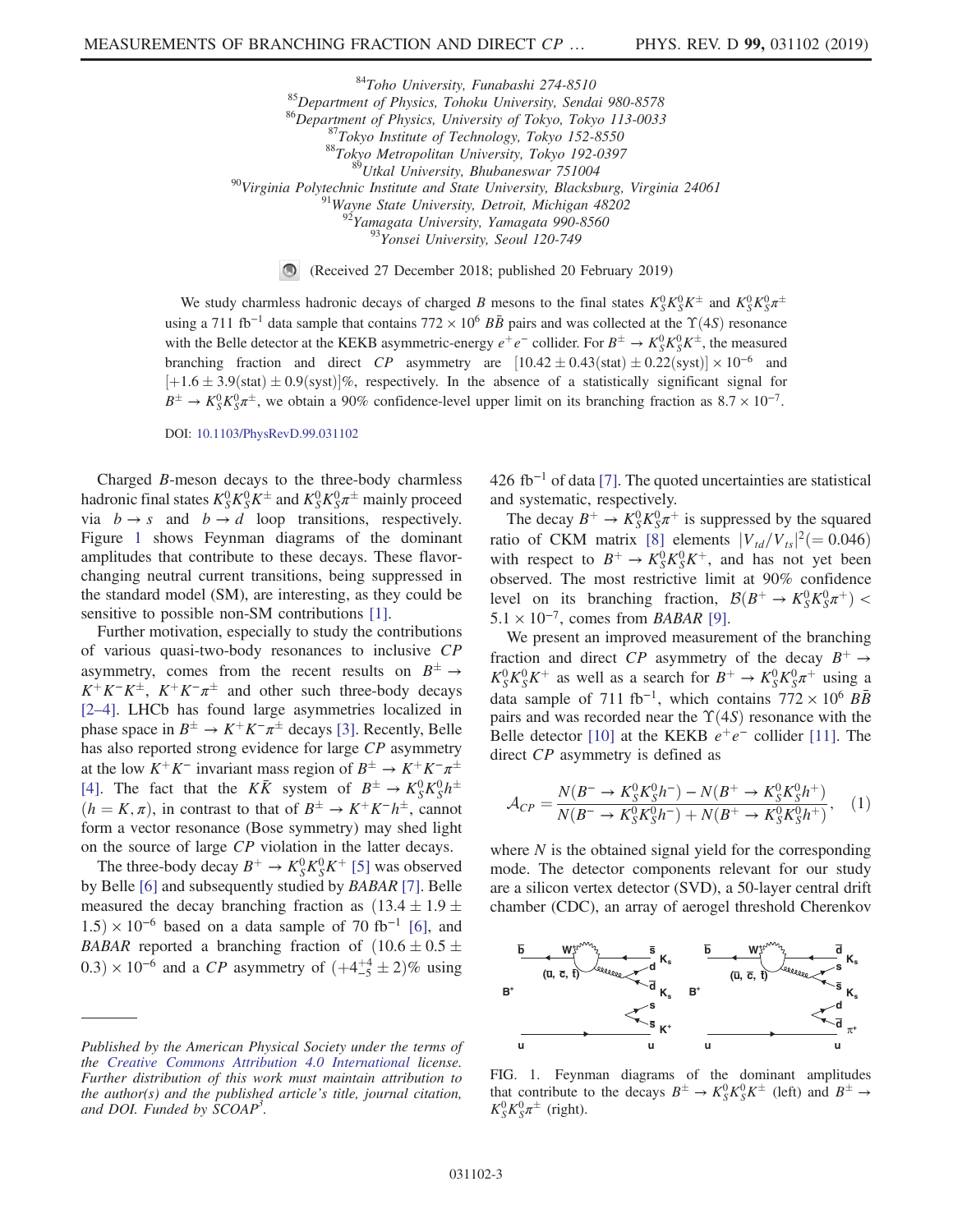counters (ACC), and a barrel-like arrangement of time-offlight scintillation counters (TOF); all located inside a 1.5 T solenoidal magnetic field.

To reconstruct  $B^+ \to K_S^0 K_S^0 h^+$  candidates, we begin by identifying charged kaons and pions. A kaon or pion candidate track must have a minimum transverse momentum of 100 MeV/c in the lab frame, and a distance of closest approach with respect to the interaction point (IP) of less than 0.2 cm in the transverse  $r - \phi$  plane and less than 5.0 cm along the z axis. Here, the z axis is defined opposite the  $e^+$  beam. Charged tracks are identified as kaons or pions based on a likelihood ratio  $\mathcal{R}_{K/\pi} = \mathcal{L}_K / (\mathcal{L}_K + \mathcal{L}_\pi)$ , where  $\mathcal{L}_K$  and  $\mathcal{L}_{\pi}$  are the individual likelihoods for kaons and pions, respectively, calculated with information from the CDC, ACC, and TOF. Tracks with  $\mathcal{R}_{K/\pi} > 0.6$  are identified as kaons, while those with  $\mathcal{R}_{K/\pi}$  < 0.4 are identified as pions. The efficiency for kaon (pion) identification is 86% (91%), with a pion (kaon) misidentification rate of 9% (14%).

The  $K_S^0$  candidates are reconstructed from pairs of oppositely charged tracks, both assumed to be pions, and are further subject to a selection [\[12\]](#page-8-11) based on a neural network [\[13\].](#page-8-12) The network uses the following input variables: the  $K_S^0$  momentum in the lab frame, the distance along the z axis between the two track helices at their closest approach, the  $K_S^0$  flight length in the  $r - \phi$  plane, the angle between the  $K_S^0$  momentum and the vector joining the IP to the  $K_S^0$  decay vertex, the angle between the pion momentum and the lab frame direction in the  $K_S^0$  rest frame, the distances of closest approach in the  $r - \phi$  plane between the IP and the two pion helices, the number of hits in the CDC for each pion track, and the presence or absence of hits in the SVD for each pion track. We require that the reconstructed invariant mass be between 491 and 505 MeV/ $c^2$ , corresponding to  $\pm 3\sigma$  around the nominal  $K_S^0$  mass [\[14\],](#page-8-13) with  $\sigma$  denoting the experimental resolution.

We identify *B*-meson candidates using two kinematic variables: the beam-energy constrained mass,  $M_{bc} = \sqrt{E_{\text{beam}}^2/c^4 - |\sum_i \vec{p}_i/c|^2}$ , and the energy difference,  $\Delta E = \sum_{i} E_i - E_{\text{beam}}$ , where  $E_{\text{beam}}$  is the beam energy, and  $\vec{p}_i$  and  $E_i$  are the momentum and energy of the *i*th daughter of the reconstructed B candidate, all calculated in the center-of-mass frame. For each  $B$  candidate, we perform a fit constraining its daughters to come from a common vertex, whose position is consistent with the IP profile. Events with  $5.271 \text{ GeV}/c^2 < M_{\text{bc}} < 5.287 \text{ GeV}/c^2$ and  $-0.10 \text{ GeV} < \Delta E < 0.15 \text{ GeV}$  are retained for further analysis. The  $M_{bc}$  requirement corresponds approximately to a  $\pm 3\sigma$  window around the nominal  $B^+$  mass [\[14\]](#page-8-13). We apply a looser ( $-6\sigma$ ,  $+9\sigma$ ) requirement on  $\Delta E$ , as it is later used to extract the signal yield.

The average number of  $B$  candidates per event is 1.1 (1.5) for  $B^+ \to K_S^0 K_S^0 K^+$  ( $K_S^0 K_S^0 \pi^+$ ). In the case of multiple candidates, we choose the one with the minimum  $\chi^2$  value for the aforementioned vertex fit. This criterion selects the correct B-meson candidate in 75% and 63% of Monte Carlo (MC) events having more than one candidate in  $B^+ \to K_S^0 K_S^0 K^+$  and  $B^+ \to K_S^0 K_S^0 \pi^+$ , respectively.

The dominant background arises from the  $e^+e^- \rightarrow q\bar{q}$  $(q = u, d, s, c)$  continuum process. We use observables based on event topology to suppress it. The event shape in the c.m. frame is expected to be spherical for  $B\bar{B}$  events, whereas continuum events are jetlike. We employ a neural network based on NeuroBayes [\[13\]](#page-8-12) to separate signal from background using the following six input variables: a Fisher discriminant formed from 16 modified Fox-Wolfram moments  $[15]$ , the cosine of the angle between the B momentum and the z axis, the cosine of the angle between the B thrust and the z axis, the cosine of the angle between the thrust axis of the  $B$  candidate and that of the rest of the event, the ratio of the second- to the zeroth-order Fox-Wolfram moments, and the vertex separation along the  $z$  axis between the B candidate and the remaining tracks. The first five quantities are calculated in the c.m. frame. The neural network training is performed with simulated signal and  $q\bar{q}$ samples each containing 30 000 events after all selection requirements. Using MC events that are independent of the ones used for training, we verify that the network is not overtrained. Signal and background samples are generated with the EvtGen program [\[16\];](#page-8-15) for signal we assume a uniform decay in phase space. A GEANT-based [\[17\]](#page-8-16) simulation is used to model the detector response.

We require the neural network output  $(C_{NB})$  to be greater than −0.2 to substantially reduce the continuum background. For both decays, the relative signal efficiency due to this requirement is approximately 91%, and the achieved continuum suppression is close to 84%. The remainder of the  $C_{NB}$  distribution strongly peaks near 1.0 for signal, making it challenging to model it analytically. However, its transformed variable

$$
C_{\rm NB}' = \ln \left[ \frac{C_{\rm NB} - C_{\rm NB,min}}{C_{\rm NB,max} - C_{\rm NB}} \right],\tag{2}
$$

where  $C_{NB,min} = -0.2$  and  $C_{NB,max} \approx 1.0$ , can be parametrized by one or more Gaussian functions. We use  $C_{NB}'$ as a fit variable along with  $\Delta E$ .

The background due to charmed  $B$  decays, mediated via the dominant  $b \rightarrow c$  transition, is studied with an MC sample. The resulting  $\Delta E$  and  $M_{bc}$  distributions are found to peak in the signal region for both  $B^+ \to K_S^0 K_S^0 K^+$  and  $B^+ \to K_S^0 K_S^0 \pi^+$  decays. For  $B^+ \to K_S^0 K_S^0 K^+$ , the peaking background predominantly stems from  $B^+ \rightarrow D^0 K^+$  with  $D^0 \rightarrow K_S^0 K_S^0$  and from  $B^+ \rightarrow \chi_{c0}(1P)K^+$  with  $\chi_{c0}(1P) \rightarrow$  $K_S^0 K_S^0$ . To suppress these backgrounds, we exclude candidates for which  $M_{K^0_S K^0_S}$  lies in the range [1.85, 1.88] GeV/ $c^2$ or [3.38, 3.45] GeV/ $c^2$ , corresponding to a  $\pm 3\sigma$  window around the nominal  $D^0$  or  $\chi_{c0}(1P)$  mass [\[14\],](#page-8-13) respectively.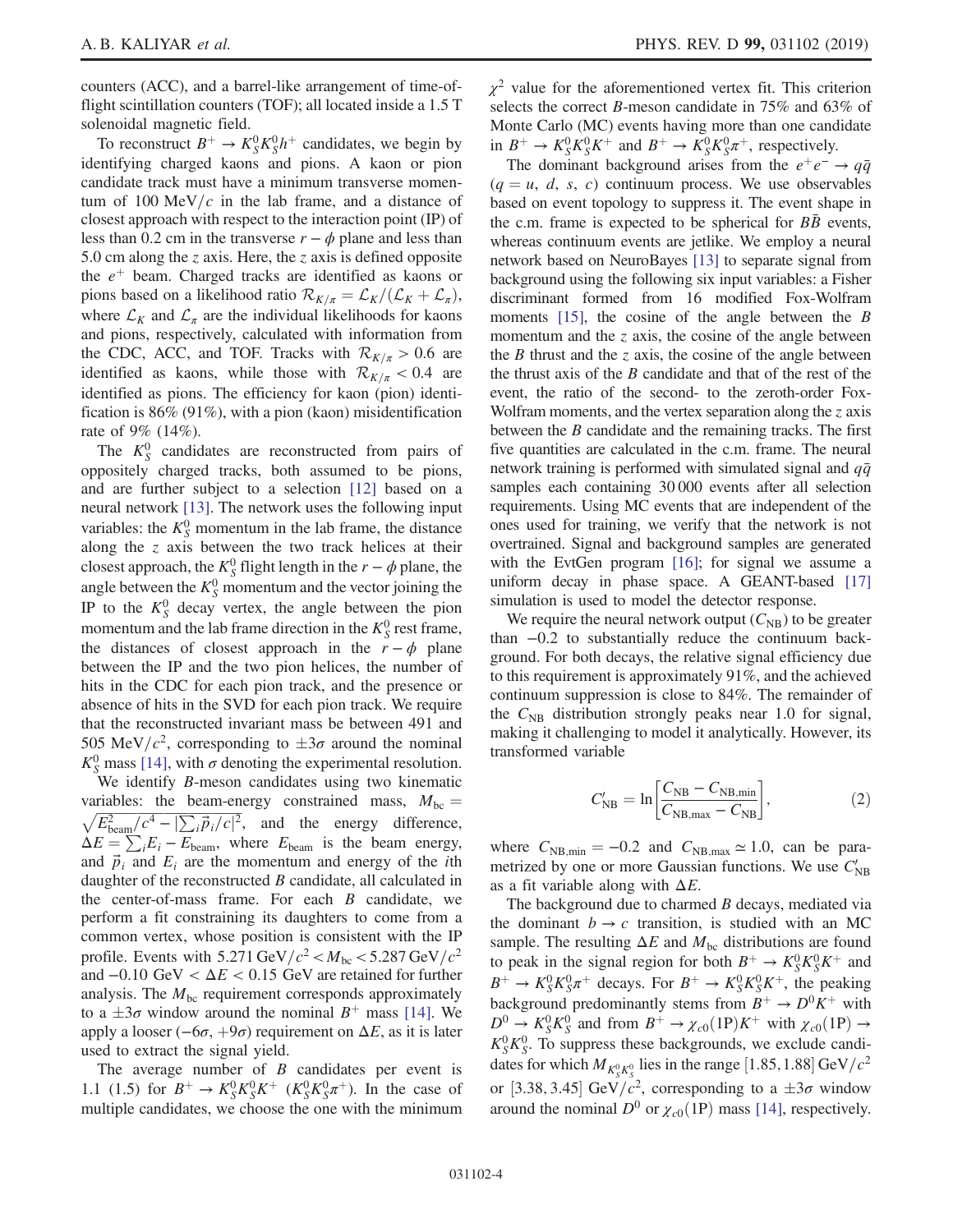In the case of  $B^+ \to K_S^0 K_S^0 \pi^+$ , the peaking background largely arises from  $B^+ \to D^0 \pi^+$  with  $D^0 \to K_S^0 K_S^0$ . To suppress it, we exclude candidates for which  $M_{K_S^0 K_S^0}$  lies in the aforementioned  $D^0$  mass window. The relative loss of signal efficiency due to these charm vetoes is  $3\%$  (1%) for  $B^+ \to K_S^0 K_S^0 K^+$  ( $K_S^0 K_S^0 \pi^+$ ).

A few background modes contribute in the  $M_{bc}$  signal region, but having their  $\Delta E$  peak shifted from zero to the positive side for  $B^+ \to K_S^0 K_S^0 K^+$  or to the negative side for  $B^+ \to K_S^0 K_S^0 \pi^+$ . To identify these so-called "feed-across" backgrounds, mostly arising due to  $K - \pi$  misidentification, we use a  $B\overline{B}$  MC sample in which one of the B mesons decays via  $b \rightarrow u, d, s$  transitions, along with the charmed  $B\overline{B}$  sample. For  $B^+ \to K_S^0 K_S^0 \pi^+$ , the feed-across background includes contributions from  $B^+ \to K_S^0 K_S^0 K^+$  as well as  $B^+ \to D^0 K^+$  and  $B^+ \to \chi_{c0}(1P)K^+$  that survive the  $D^0$ and  $\chi_{c0}(1P)$  vetoes. For  $B^+ \to K_S^0 K_S^0 K^+$ , it comes entirely from  $B^+ \to K_S^0 K_S^0 \pi^+$ . All other events coming from neither the signal, the continuum, nor the feed-across components form the so-called "combinatorial" *BB* background.

After all selection requirements, the efficiencies for correctly reconstructed signal events are 24% for  $B^+ \rightarrow$  $K_S^0 K_S^0 K^+$  and 26% for  $B^+ \to K_S^0 K_S^0 \pi^+$ . The fractions of misreconstructed signal events for which one of the daughter particles comes from the other B-meson decay are 0.5% for  $B^+ \to K_S^0 K_S^0 K^+$  and 1.1% for  $B^+ \to K_S^0 K_S^0 \pi^+$ . We consider these events as part of the signal.

The signal yield and  $A_{CP}$  are obtained with an unbinned extended maximum likelihood fit to the two-dimensional distribution of  $\Delta E$  and  $C'_{\text{NB}}$ . The extended likelihood function is

$$
\mathcal{L} = \frac{e^{-\sum_j n_j}}{N!} \prod_i \left[ \sum_j n_j \mathcal{P}_j^i \right],\tag{3}
$$

where

$$
\mathcal{P}_j^i \equiv \frac{1}{2} (1 - q^i \mathcal{A}_{CP,j}) \times \mathcal{P}_j(\Delta E^i) \times \mathcal{P}_j(C_{\text{NB}}^{i}). \tag{4}
$$

Here,  $N$  is the total number of events,  $i$  is the event index, and  $n_j$  is the yield of the event category j (j≡ signal,  $q\bar{q}$ ,

<span id="page-4-0"></span>TABLE I. List of PDFs used to model the  $\Delta E$  and  $C_{NB}$ distributions for various event categories for  $B^+ \to K_S^0 K_S^0 K^+$ . "G," "AG," and "Poly1" denote Gaussian, asymmetric Gaussian, and first-order polynomial, respectively.

| Event category           | ΔE             | $C_{\rm NB}'$ |  |  |
|--------------------------|----------------|---------------|--|--|
| Signal                   | 3 <sub>G</sub> | $G + AG$      |  |  |
| Continuum $q\bar{q}$     | Poly1          | 2G            |  |  |
| Combinatorial $B\bar{B}$ | Poly1          | 2G            |  |  |
| Feed-across              | $G + Poly1$    | G             |  |  |

combinatorial, and feed-across).  $\mathcal{P}_i$  and  $\mathcal{A}_{CP,i}$  are the probability density function (PDF) and the direct CP asymmetry corresponding to the category j, and  $q<sup>i</sup>$  is the electric charge of the  $B$  candidate in event  $i$ . As the correlation between  $\Delta E$  and  $C'_{NB}$  is small (the linear correlation coefficient ranges from 0.5% to 7.0%), the product of two individual PDFs is a good approximation for the total PDF. We apply a tight requirement on  $M_{bc}$  instead

<span id="page-4-1"></span>

FIG. 2. Projections of the two-dimensional simultaneous fit to  $\Delta E$  for  $C_{NB}$  > 0.0 and  $C_{NB}$  for  $|\Delta E|$  < 50 MeV. Black points with error bars are the data, solid blue curves are the total PDF, long-dashed red curves are the signal, dashed green curves are the continuum background, dotted magenta curves are the combinatorial  $B\bar{B}$  background, and dash-dotted cyan curves are the feed-across background.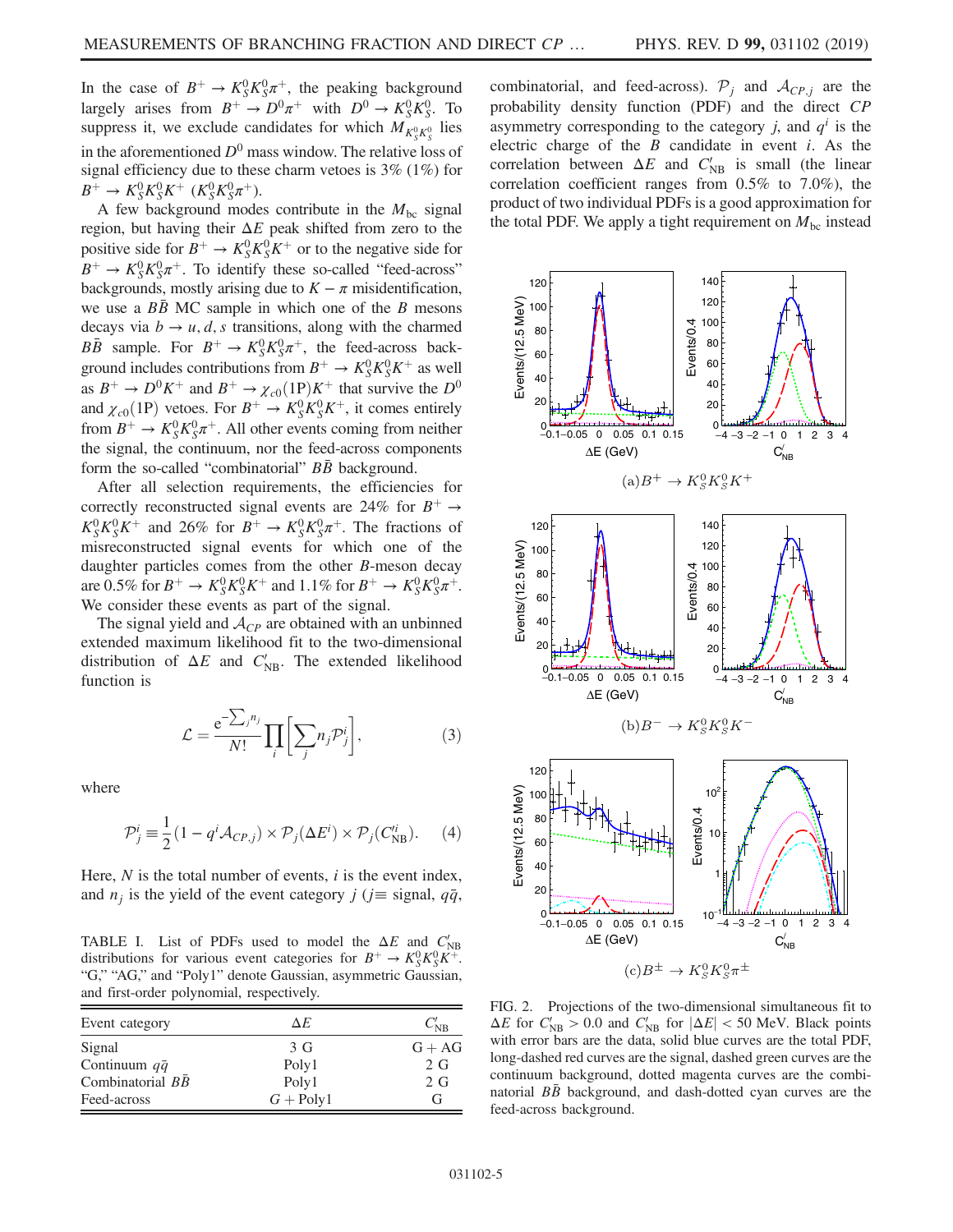<span id="page-5-0"></span>

|  | TABLE II. Efficiency, differential branching fraction, and $\mathcal{A}_{CP}$ in each $M_{K^0_s K^0_s}$ bin for $B^+ \to K^0_s K^0_s K^+$ . |  |  |  |  |  |  |  |  |  |  |  |
|--|---------------------------------------------------------------------------------------------------------------------------------------------|--|--|--|--|--|--|--|--|--|--|--|
|--|---------------------------------------------------------------------------------------------------------------------------------------------|--|--|--|--|--|--|--|--|--|--|--|

| $M_{K_S^0 K_S^0}$ (GeV/ $c^2$ ) | Efficiency $(\% )$ | $d\mathcal{B}/dM \times 10^{-6}$ (c <sup>2</sup> / GeV) | $\mathcal{A}_{CP}$ (%)   |
|---------------------------------|--------------------|---------------------------------------------------------|--------------------------|
| $1.0 - 1.1$                     | $24.0 \pm 0.4$     | $10.40 \pm 1.24 \pm 0.38$                               | $-3.9 \pm 10.9 \pm 0.9$  |
| $1.1 - 1.3$                     | $23.4 \pm 0.2$     | $8.60 \pm 0.85 \pm 0.32$                                | $-0.1 \pm 9.3 \pm 0.9$   |
| $1.3 - 1.6$                     | $22.9 \pm 0.1$     | $10.23 \pm 0.73 \pm 0.38$                               | $+6.6 \pm 6.9 \pm 0.9$   |
| $1.6 - 2.0$                     | $21.8 \pm 0.1$     | $3.93 \pm 0.43 \pm 0.15$                                | $+16.1 \pm 10.3 \pm 0.9$ |
| $2.0 - 2.3$                     | $24.1 \pm 0.1$     | $3.90 \pm 0.47 \pm 0.15$                                | $-3.3 \pm 11.3 \pm 0.9$  |
| $2.3 - 2.7$                     | $25.2 \pm 0.1$     | $2.45 \pm 0.33 \pm 0.09$                                | $-5.7 \pm 12.2 \pm 1.0$  |
| $2.7 - 5.0$                     | $26.3 \pm 0.0$     | $0.35 \pm 0.07 \pm 0.01$                                | $-31.9 \pm 19.7 \pm 1.2$ |

of including it as a fit variable, since it exhibits a large correlation with  $\Delta E$  for the signal and feed-across background. We choose  $\Delta E$  over  $M_{bc}$  in the fit because the former is a better variable to distinguish signal from feedacross background. To account for crossfeed between the two channels, they are fitted simultaneously, with the  $B^+ \rightarrow$  $K_S^0 K_S^0 K^+$  branching fraction in the correctly reconstructed sample determining the normalization of the crossfeed in the  $B^+ \to K_S^0 K_S^0 \pi^+$  fit region, and vice versa.

Table [I](#page-4-0) lists the PDFs used to model the  $\Delta E$  and  $C_{NB}'$ distributions for various event categories for  $B^+ \rightarrow$  $K_S^0 K_S^0 K^+$ . For  $B^+ \to K_S^0 K_S^0 \pi^+$ , we use the same PDF shapes except for the feed-across background component, where we add an asymmetric Gaussian function to the PDFs in Table [I](#page-4-0) to accurately describe  $\Delta E$  and  $C_{NB}'$ distributions. The free parameters in the fit are the continuum background yields and the branching fractions of  $B^+ \to K_S^0 K_S^0 K^+$  and  $B^+ \to K_S^0 K_S^0 \pi^+$ , and the signal  $\mathcal{A}_{CP}$  for  $B^+ \to K_S^0 K_S^0 K^+$ . In addition, the following PDF shape parameters of the continuum background are floated in the fit for both  $B^+ \to K_S^0 K_S^0 K^+$  and  $K_S^0 K_S^0 \pi^+$ : the slope of the first-order polynomial used for  $\Delta E$  and the mean and width of the dominant Gaussian component used to model  $C_{NB}'$ . The combinatorial  $B\bar{B}$  yields are fixed to the MC values due to their correlation with the continuum yields. This is because  $C'_{NB}$  is the only variable that offers some discrimination between the two background categories. To improve the overall fit stability,  $A_{CP}$  for all components but for the  $B^+ \to K_S^0 K_S^0 K^+$  signal are fixed to zero. The other PDF shape parameters for signal and background components are fixed to the corresponding MC expectations for both decays. We correct the signal  $\Delta E$ and  $C'_{NB}$  PDF shapes for possible data-MC differences, according to the values obtained with a control sample of  $B^+ \to \bar{D}^0 \pi^+$  with  $\bar{D}^0 \to K_S^0 \pi^+ \pi^-$ . The same correction factors are also applied for the feed-across background component of  $B^+ \to K_S^0 K_S^0 \pi^+$ .

We determine the branching fraction as

$$
\mathcal{B}(B^+ \to K_S^0 K_S^0 h^+) = \frac{n_{\text{sig}}}{\epsilon \times N_{B\bar{B}} \times [\mathcal{B}(K_S^0 \to \pi^+ \pi^-)]^2}, \quad (5)
$$

where  $n_{\text{sig}}$ ,  $\epsilon$ , and  $N_{B\bar{B}}$  are the total signal yield, average detection efficiency, and number of  $B\bar{B}$  pairs, respectively. Figure [2](#page-4-1) shows signal-enhanced  $\Delta E$  and  $C_{NB}$  projections of the separate fit to  $B^+$  and  $B^-$  samples for  $B^+ \to K_S^0 K_S^0 K^+$ and of the charge-combined fit for  $B^+ \to K_S^0 K_S^0 \bar{\pi}^+$ . For  $B^+ \to K_S^0 K_S^0 \pi^+$ , we fit a total of 5103 candidate events to obtain a branching fraction of

$$
\mathcal{B}(B^+ \to K_S^0 K_S^0 \pi^+) = (6.5 \pm 2.6 \pm 0.4) \times 10^{-7}, \quad (6)
$$

where the first uncertainty is statistical and the second is systematic (described below). Its signal significance is estimated as  $\sqrt{-2 \ln(\mathcal{L}_0/\mathcal{L}_{max})}$ , where  $\mathcal{L}_0$  and  $\mathcal{L}_{max}$  are the likelihood values for the fit with the branching fraction fixed to zero and for the best-fit case, respectively. Including systematic uncertainties by convolving the likelihood with a Gaussian function of width equal to the systematic uncertainty, we determine the significance to be 2.5 standard deviations. In view of the significance being less than 3 standard deviations, we set an upper limit on the branching fraction of  $B^+ \to K_S^0 K_S^0 \pi^+$ . We integrate the convolved likelihood over the branching fraction to obtain the upper limit of  $8.7 \times 10^{-7}$  at 90% confidence level. This limit is similar to that of BABAR [\[9\].](#page-8-8)

For  $B^+ \to K_S^0 K_S^0 K^+$ , we perform the fit for 2709 candidate events in seven unequal bins of  $M_{K_S^0 K_S^0}$  to decipher contributions from possible quasi-two-body

<span id="page-5-1"></span>

FIG. 3. Differential branching fraction (left) and  $A_{CP}$  (right) as functions of  $M_{K^0_S K^0_S}$  for  $B^+ \to \overline{K^0_S K^0_S K^+}$ . Black points with error bars are the results from the two-dimensional fits to data and include systematic uncertainties. Blue squares in the left plot show the expectation from a phase-space MC sample, and the red line in the right plot indicates a zero CP asymmetry.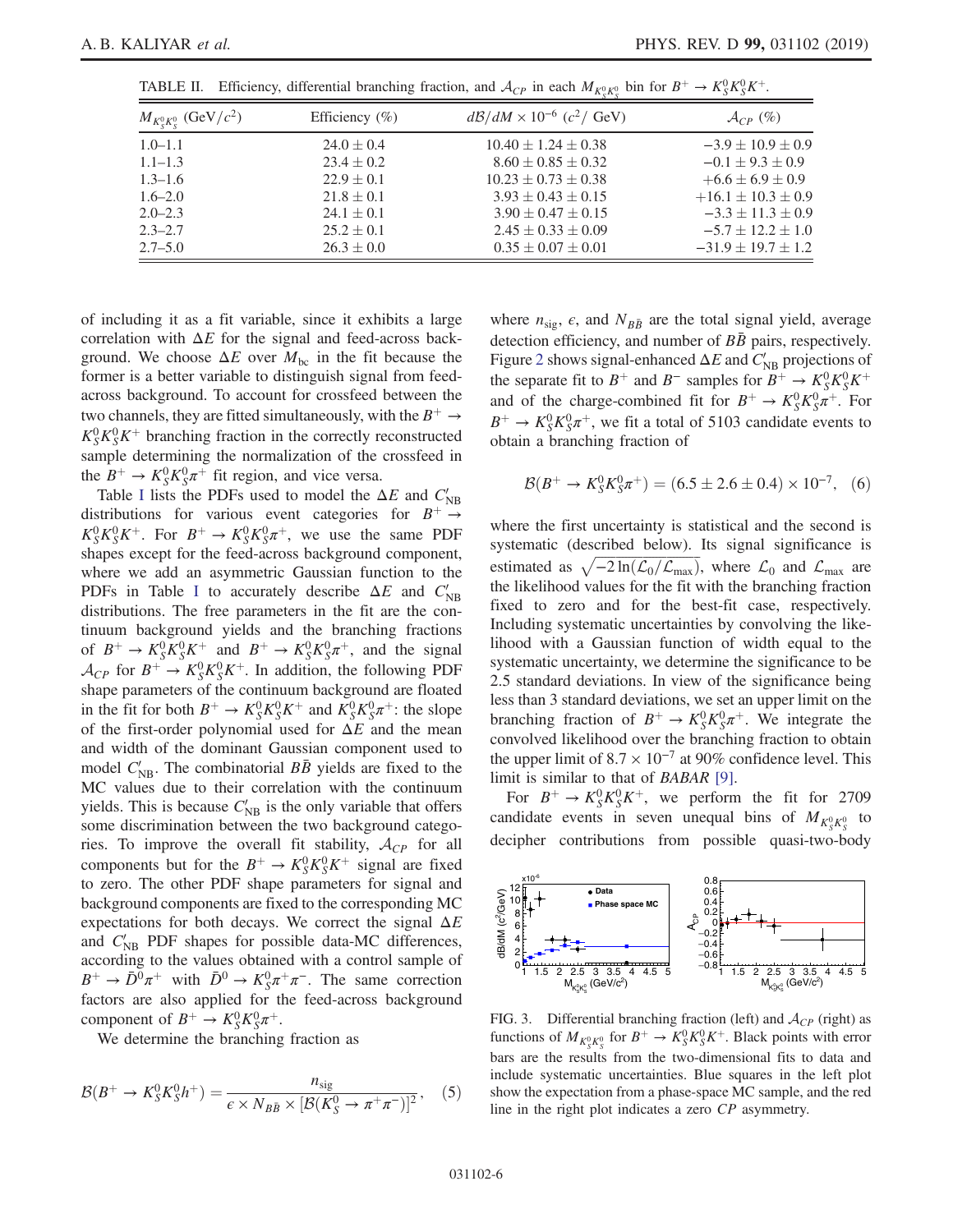<span id="page-6-0"></span>TABLE III. Systematic uncertainties in the branching fraction of  $B^+ \to K_S^0 K_S^0 \pi^+$ .

| Source                       | Relative uncertainty in $\beta$ (%) |
|------------------------------|-------------------------------------|
| Tracking                     | 0.35                                |
| Particle identification      | 0.80                                |
| Number of $B\bar{B}$ pairs   | 1.37                                |
| Continuum suppression        | 0.34                                |
| Requirement on $M_{bc}$      | 0.03                                |
| $K_S^0$ reconstruction       | 3.22                                |
| Fit bias                     | 1.86                                |
| Signal PDF                   | 1.30                                |
| Combinatorial $B\bar{B}$ PDF | $+1.31, -1.98$                      |
| Feed-across PDF              | $+3.57, -4.10$                      |
| Fixed background yield       | $+2.63, -2.27$                      |
| Fixed background $A_{CP}$    | 0.50                                |
| Total                        | $+6.30, -6.67$                      |

resonances. The efficiency, differential branching fraction, and  $A_{CP}$  thus obtained are listed in Table [II](#page-5-0). Figure [3](#page-5-1) shows the differential branching fraction and  $A_{CP}$  plotted as a function of  $M_{K^0_S K^0_S}$ . We observe an excess of events around 1.5 GeV/ $c<sup>2</sup>$  beyond the expectation of a phase-space MC sample. No significant evidence for CP asymmetry is found in any of the bins. Upon inspection, no peaking structure beyond kinematic reflection is seen in the  $M_{K^0_S K^+}$ distribution. We calculate the branching fraction by integrating the differential branching fraction over the entire  $\overline{M}_{K_S^0 K_S^0}$  range:

$$
\mathcal{B}(B^+ \to K_S^0 K_S^0 K^+) = (10.42 \pm 0.43 \pm 0.22) \times 10^{-6},\tag{7}
$$

where the first uncertainty is statistical and the second is systematic. The  $\mathcal{A}_{CP}$  over the full  $M_{K_S^0 K_S^0}$  range is

$$
\mathcal{A}_{CP}(B^+ \to K_S^0 K_S^0 K^+) = (+1.6 \pm 3.9 \pm 0.9)\%.
$$
 (8)

This is obtained by weighting the  $A_{CP}$  value in each bin with the obtained branching fraction in that bin. As the statistical uncertainties are bin independent, their total contribution is a quadratic sum. For the systematic uncertainties, the contributions from the bin-correlated sources are linearly added, and those from the bin-uncorrelated sources are added in quadrature. The results agree with BABAR [\[7\],](#page-8-6) which reported an  $A_{CP}$  consistent with zero

<span id="page-6-1"></span>TABLE IV. Systematic uncertainties in the differential branching fraction and  $\mathcal{A}_{CP}$  in  $M_{K^0_S K^0_S}$  bins for  $B^+ \to K_S^0 K_S^0 K^+$ . "†" indicates that the uncertainty is independent of  $M_{K_S^0 K_S^0}$ , with the listed value being applicable for all the bins. An ellipsis indicates a value below 0.05% in  $d\mathcal{B}/dM$  and below 0.001% in  $\mathcal{A}_{CP}$ .

| $M_{K_S^0 K_S^0}$ (GeV/ $c^2$ )                                                                                                                                                                                                                             | $1.0 - 1.1$                                   | $1.1 - 1.3$        | $1.3 - 1.6$        | $1.6 - 2.0$<br>$2.0 - 2.3$                           |                    | $2.3 - 2.7$ | $2.7 - 5.0$ |  |
|-------------------------------------------------------------------------------------------------------------------------------------------------------------------------------------------------------------------------------------------------------------|-----------------------------------------------|--------------------|--------------------|------------------------------------------------------|--------------------|-------------|-------------|--|
| Source                                                                                                                                                                                                                                                      | Relative uncertainty in $d\mathcal{B}/dM$ (%) |                    |                    |                                                      |                    |             |             |  |
| Tracking <sup>†</sup><br>Particle identification <sup>1</sup><br>Number of $B\bar{B}$ pairs <sup>†</sup><br>Continuum suppression <sup>T</sup><br>Requirement on $M_{\text{bc}}^{\text{T}}$<br>$K_S^0$ reconstruction <sup>†</sup><br>Fit bias <sup>†</sup> |                                               |                    |                    | 0.35<br>0.80<br>1.37<br>0.34<br>0.03<br>3.22<br>0.53 |                    |             |             |  |
| Signal PDF                                                                                                                                                                                                                                                  | $+0.33$<br>$-0.27$                            | $+0.63$<br>$-0.48$ | $+0.46$<br>$-0.44$ | $+0.22$<br>$-0.63$                                   | $+0.52$<br>$-0.38$ | 0.67        | 1.10        |  |
| Combinatorial $B\bar{B}$ PDF                                                                                                                                                                                                                                | 0.09                                          | $+0.08$<br>$-0.13$ | 0.12               | $+0.17$<br>$-0.21$                                   | $+0.26$<br>$-0.34$ | 0.40        | 0.40        |  |
| Feed-across PDF                                                                                                                                                                                                                                             | .                                             | .                  | .                  | $\cdots$                                             | .                  | .           | .           |  |
| Fixed background yield                                                                                                                                                                                                                                      | .                                             | 0.10               | 0.10               | 0.23                                                 | .                  | 0.11        | 0.60        |  |
| Fixed background $A_{CP}$                                                                                                                                                                                                                                   | .                                             | .                  | .                  | 0.20                                                 | 0.10               | .           | 0.13        |  |
| Total                                                                                                                                                                                                                                                       | $\pm 3.68$                                    | $\pm$ 3.72         | $\pm 3.69$         | $\pm 3.73$                                           | $\pm 3.72$         | $\pm$ 3.75  | $\pm 3.89$  |  |
| $M_{K_S^0 K_S^0}({\rm GeV}/c^2)$                                                                                                                                                                                                                            | $1.0 - 1.1$                                   | $1.1 - 1.3$        | $1.3 - 1.6$        | $1.6 - 2.0$                                          | $2.0 - 2.3$        | $2.3 - 2.7$ | $2.7 - 5.0$ |  |
| Source                                                                                                                                                                                                                                                      | Absolute uncertainty in $A_{CP}$              |                    |                    |                                                      |                    |             |             |  |
| Signal PDF                                                                                                                                                                                                                                                  | 0.001                                         | 0.002              | 0.001              | 0.002                                                | 0.001              | 0.001       | 0.004       |  |
| Combinatorial $B\bar{B}$ PDF                                                                                                                                                                                                                                | 0.001                                         | 0.001              | 0.001              | .                                                    | 0.001              | 0.002       | 0.001       |  |
| Feed-across PDF                                                                                                                                                                                                                                             | .                                             | .                  | .                  | .                                                    | .                  |             |             |  |
| Fixed background yield                                                                                                                                                                                                                                      |                                               | .                  | 0.001              | 0.001                                                | 0.001              | 0.001       | 0.004       |  |
| Fixed background $A_{CP}$<br>Detector bias <sup>†</sup>                                                                                                                                                                                                     | .                                             | .                  | 0.001              | 0.001<br>0.009                                       | 0.001              | 0.002       | 0.006       |  |
| Total                                                                                                                                                                                                                                                       | $\pm 0.009$                                   | $\pm 0.009$        | $\pm 0.009$        | $\pm 0.009$                                          | $\pm 0.009$        | $\pm 0.010$ | $\pm 0.012$ |  |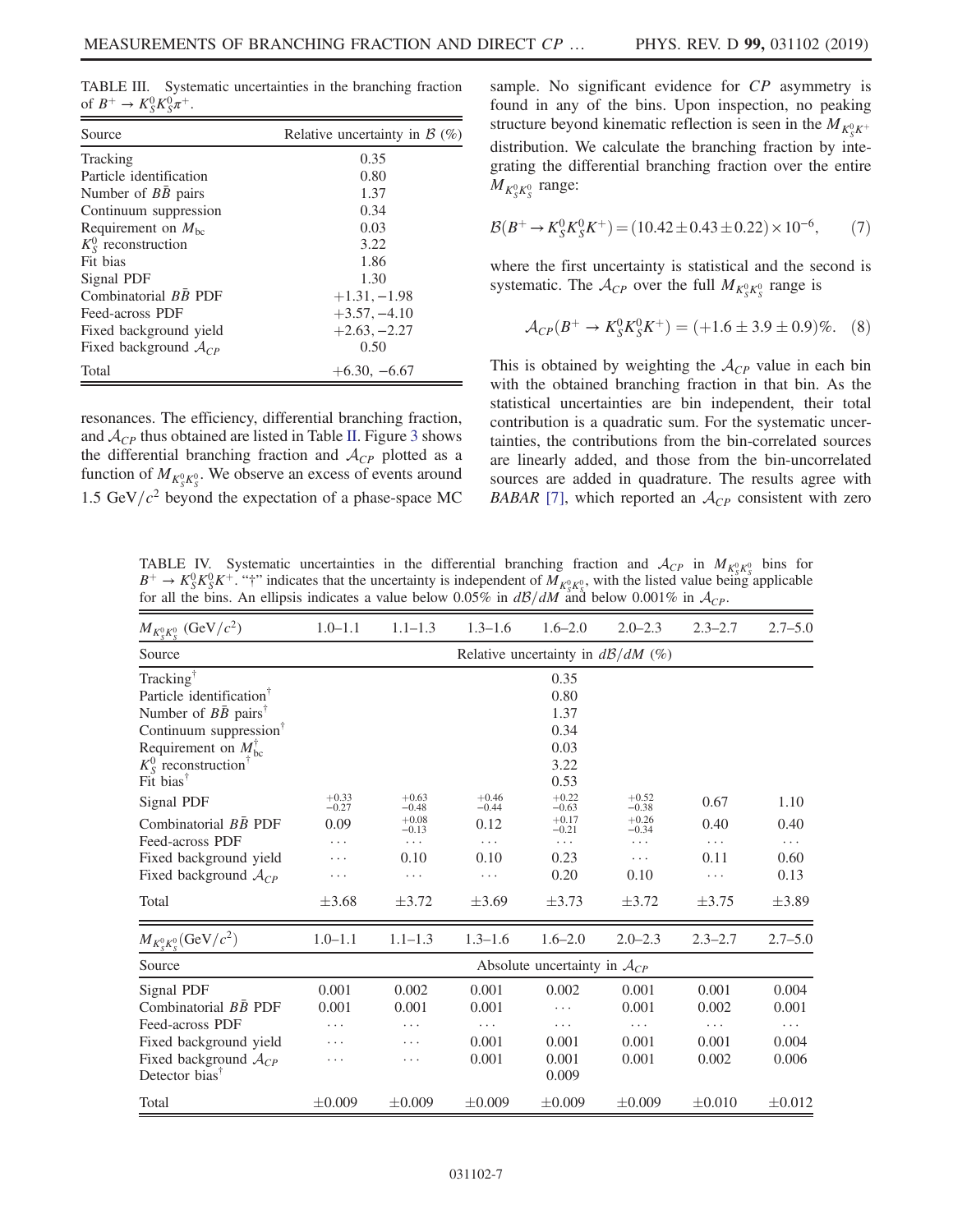as well as the presence of quasi-two-body resonances  $f_0(980)$ ,  $f_0(1500)$ , and  $f_2'(1525)$  in the low  $M_{K_S^0 K_S^0}$  region.

Major sources of systematic uncertainty in the branching fractions are similar for both  $B^+ \to K_S^0 K_S^0 K^+$  and  $K_S^0 K_S^0 \pi^+$ decays. These are listed along with their contributions in Tables [III](#page-6-0) and [IV.](#page-6-1) We use partially reconstructed  $D^{*+} \rightarrow$  $D^0 \pi^+$  with  $D^0 \to K_S^0 \pi^+ \pi^-$  decays to assign the systematic uncertainty due to charged-track reconstruction (0.35% per track). The  $D^{*+} \to D^0 \pi^+$  with  $D^0 \to K^- \pi^+$  sample is used to determine the systematic uncertainty due to particle identification. The uncertainty due to the number of  $BB$ pairs is 1.37%. The uncertainties due to continuum suppression and  $M_{bc}$  requirements are estimated with the control sample of  $B^+ \to \bar{D}^0 \pi^+$  with  $\bar{D}^0 \to K_S^0 \pi^- \pi^+$ . The uncertainty arising due to  $K_S^0$  reconstruction is estimated from  $D^0 \to K_S^0 K_S^0$  decays [\[18\].](#page-8-17) A potential fit bias is checked by performing an ensemble test comprising 1000 pseudoexperiments in which signal events are drawn from the corresponding MC sample and background events are generated according to their PDF shapes. The uncertainties due to signal PDF shape are estimated by varying the correction factors by  $\pm 1\sigma$  of their statistical uncertainty. Similarly, the uncertainties due to background PDF shape are calculated by varying all fixed parameters by  $\pm 1\sigma$ . We evaluate the uncertainty due to fixed background yields by varying them up and down by 20% of their MC values. The uncertainty due to fixed background  $A_{CP}$  is estimated by varying the  $\mathcal{A}_{CP}$  values up and down by one unit of their statistical uncertainties. As for a possible systematics due to efficiency variation across the Dalitz plot in the  $B^+ \rightarrow$  $K_S^0 K_S^0 \pi^+$  channel, we find its impact to be negligible.

Systematic uncertainties in  $A_{CP}$  are listed in Table [IV.](#page-6-1) The systematic uncertainties due to the PDF modeling, fixed background yields, and  $A_{CP}$  are estimated with the same procedure as for the branching fraction. Uncertainties due to the intrinsic detector bias on charged particle detection are evaluated with the samples of  $D^+ \rightarrow \phi \pi^+$ and  $D_s^+ \to \phi \pi^+$  in conjunction with  $D^0 \to K^-\pi^+$  [\[19\].](#page-8-18) The total systematic uncertainty is calculated by summing all individual contributions in quadrature.

In summary, we have reported measurements of the charmless three-body decays  $B^+ \to K_S^0 K_S^0 K^+$  and  $B^+ \to$  $K_S^0 K_S^0 \pi^+$  using the full  $\Upsilon(4S)$  data sample collected with the Belle detector. We perform a two-dimensional simultaneous fit to extract the signal yields of both decays. For  $B^+ \to K_S^0 K_S^0 \pi^+$ , a 90% confidence-level upper limit is set on the branching fraction at  $8.7 \times 10^{-7}$ . We measure the branching fraction and  $\mathcal{A}_{CP}$  of  $B^+ \to K_S^0 K_S^0 K^+$  to be  $\mathcal{B}(B^+ \to K_S^0 K_S^0 K^+) = (10.42 \pm 0.43 \pm 0.22) \times 10^{-6}$  and  $\mathcal{A}_{CP}(B^+ \to K_S^0 K_S^0 K^+) = (+1.6 \pm 3.9 \pm 0.9)\%$ . These results supersede Belle's earlier measurements [\[6\]](#page-8-5) and are consistent with those of BABAR [\[7,9\].](#page-8-6)

We thank the KEKB group for the excellent operation of the accelerator, the KEK cryogenics group for the efficient operation of the solenoid, the KEK computer group and the Pacific Northwest National Laboratory (PNNL) Environmental Molecular Sciences Laboratory (EMSL) computing group for strong computing support, and the National Institute of Informatics and Science Information NETwork 5 (SINET5) for valuable network support. We acknowledge support from the Ministry of Education, Culture, Sports, Science, and Technology (MEXT) of Japan, the Japan Society for the Promotion of Science (JSPS), and the Tau-Lepton Physics Research Center of Nagoya University; the Australian Research Council including Grants No. DP180102629, No. DP170102389, No. DP170102204, No. DP150103061, and No. FT130100303; the Austrian Science Fund under Grant No. P 26794-N20; the National Natural Science Foundation of China under Contracts No. 11435013, No. 11475187, No. 11521505, No. 11575017, No. 11675166, and No. 11705209; the Key Research Program of Frontier Sciences, Chinese Academy of Sciences (CAS) under Grant No. QYZDJ-SSW-SLH011; the CAS Center for Excellence in Particle Physics (CCEPP); the Shanghai Pujiang Program under Grant No. 18PJ1401000; the Ministry of Education, Youth and Sports of the Czech Republic under Contract No. LTT17020; the Carl Zeiss Foundation, the Deutsche Forschungsgemeinschaft, the Excellence Cluster Universe, and the VolkswagenStiftung; the Department of Science and Technology of India; the Istituto Nazionale di Fisica Nucleare of Italy; National Research Foundation (NRF) of Korea under Grants No. 2015H1A2A1033649, No. 2016R1D1A1B01010135, No. 2016K1A3A7A09005 603, No. 2016R1D1A1 B02012900, No. 2018R1A2B3003 643, No. 2018R1A6A1A06024970, and No. 2018R1D1A1 B07047294; the Radiation Science Research Institute, Foreign Large-size Research Facility Application Supporting project; the Global Science Experimental Data Hub Center of the Korea Institute of Science and Technology Information and KREONET/GLORIAD; the Polish Ministry of Science and Higher Education and the National Science Center; the Grant of the Russian Federation government, Agreement No. 14.W03.31.0026; the Slovenian Research Agency; Ikerbasque, Basque Foundation for Science, Spain; the Swiss National Science Foundation; the Ministry of Education and the Ministry of Science and Technology of Taiwan; and the United States Department of Energy and the National Science Foundation.